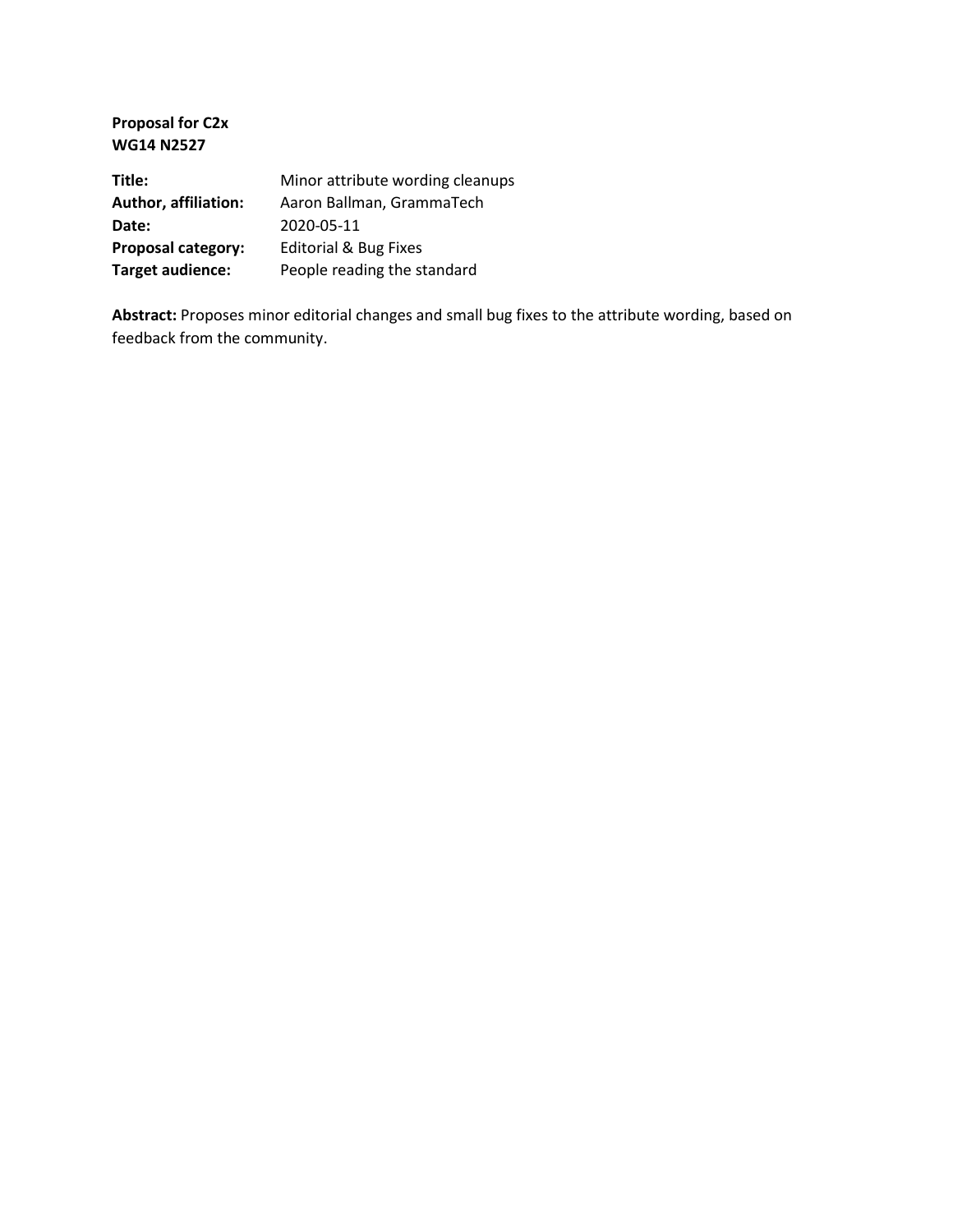# Minor attribute wording cleanups

Reply-to: Aaron Ballman (aaron@aaronballman.com) Document No: N2527 Revises Document No: N2482 Date: 2020-05-11

## Summary of Changes

#### N2527

- Clarify that attributes have name spaces.
- Correct the grammar for for loops to allow attributes in the *clause-1* position.

#### N2482

• Original proposal.

### Introduction

Now that attributes have been added to the working draft, implementers are starting to update their implementations accordingly. Through this process, some issues have been identified where the wording in the standard could be clarified. This proposal is an omnibus paper to clarify the wording in the standard without modifying the intent.

## Proposed Wording

The wording proposed is a diff from WG14 N2478. Green text is new text, while red text is deleted text.

#### Clarify that attributes have their own name spaces

Modify 6.2.3p1:

If more than one declaration of a particular identifier is visible at any point in a translation unit, the syntactic context disambiguates uses that refer to different entities. Thus, there are separate *name spaces* for various categories of identifiers, as follows:

— *label names* (disambiguated by the syntax of the label declaration and use);

— the *tags* of structures, unions, and enumerations (disambiguated by following any34) of the keywords **struct**, **union**, or **enum**);

— the *members* of structures or unions; each structure or union has a separate name space for its members (disambiguated by the type of the expression used to access the member via the . or -> operator);

— standard attributes and attribute prefixes (disambiguated by the syntax of the attribute specifier and name of the attribute token) (6.7.11);

— the trailing identifier in an attribute prefixed token; each attribute prefix has a separate name space for the implementation-defined attributes that it introduces (disambiguated by the attribute prefix and the trailing identifier token);

— all other identifiers, called *ordinary identifiers* (declared in ordinary declarators or as enumeration constants).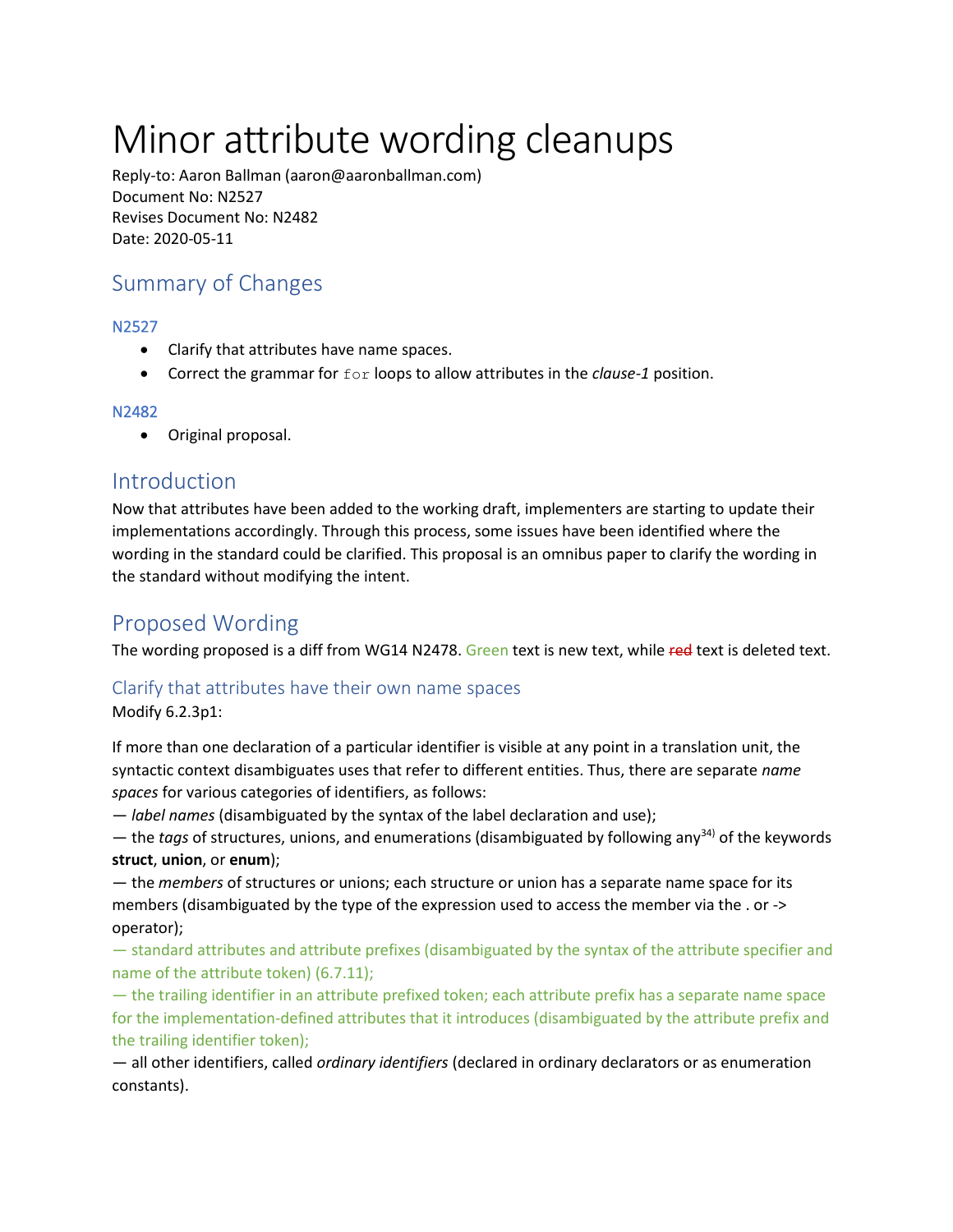## Clarify what an attribute appertains to in a declaration

Modify 6.7.6p5:

If, in the declaration "**T D1**", **D1** has the form

*identifier attribute-specifier-sequence*opt

then the type specified for *ident* is *T* and the optional attribute specifier sequence appertains to **D1**the entity that is declared.

Allow [[nodiscard]] to be applied to a function regardless of the syntactic form of its declaration

Modify 6.7.11.2p1:

The nodiscard attribute shall be applied to the identifier in a function declarator-declaration or to the definition of a structure, union, or enumeration type. It shall appear at most once in each attribute list and no attribute argument clause shall be present.

### Disallow declarations following a [[fallthrough]] attribute

Modify 6.7.11.5p1:

The attribute token  $fallation$  shall only appear in an attribute declaration (6.7); such a declaration is a *fallthrough declaration*. The attribute token fallthrough shall appear at most once in each attribute list and no attribute argument clause shall be present. A fallthrough declaration may only appear within an enclosing switch statement (6.8.4.2). The next statement block item (6.8.2) that would be executed encountered after a fallthrough declaration shall be a labeled statement whose label is a case label or default label for the same switch statement.

Allow attributes on an expression in the *clause-1* position of a for loop Modify 6.8.5p1:

*iteration-statement:*

**while (** *expression* **)** *statement* **do** *statement* **while (** *expression* **) ; for (** *expression-statement*opt **;** *expression*opt **;** *expression*opt **)** *statement* **for (** *declaration expression*opt **;** *expression*opt **)** *statement*

Modify 6.8.5.3p1:

The statement

**for** (*clause-1*; *expression-2*; *expression-3*) *statement*

behaves as follows: The expression *expression-2* is the controlling expression that is evaluated before each execution of the loop body. The expression *expression-3* is evaluated as a void expression after each execution of the loop body. If *clause-1* is a declaration, the scope of any identifiers it declares is the remainder of the declaration and the entire loop, including the other two expressions; it is reached in the order of execution before the first evaluation of the controlling expression. If *clause-1* is an